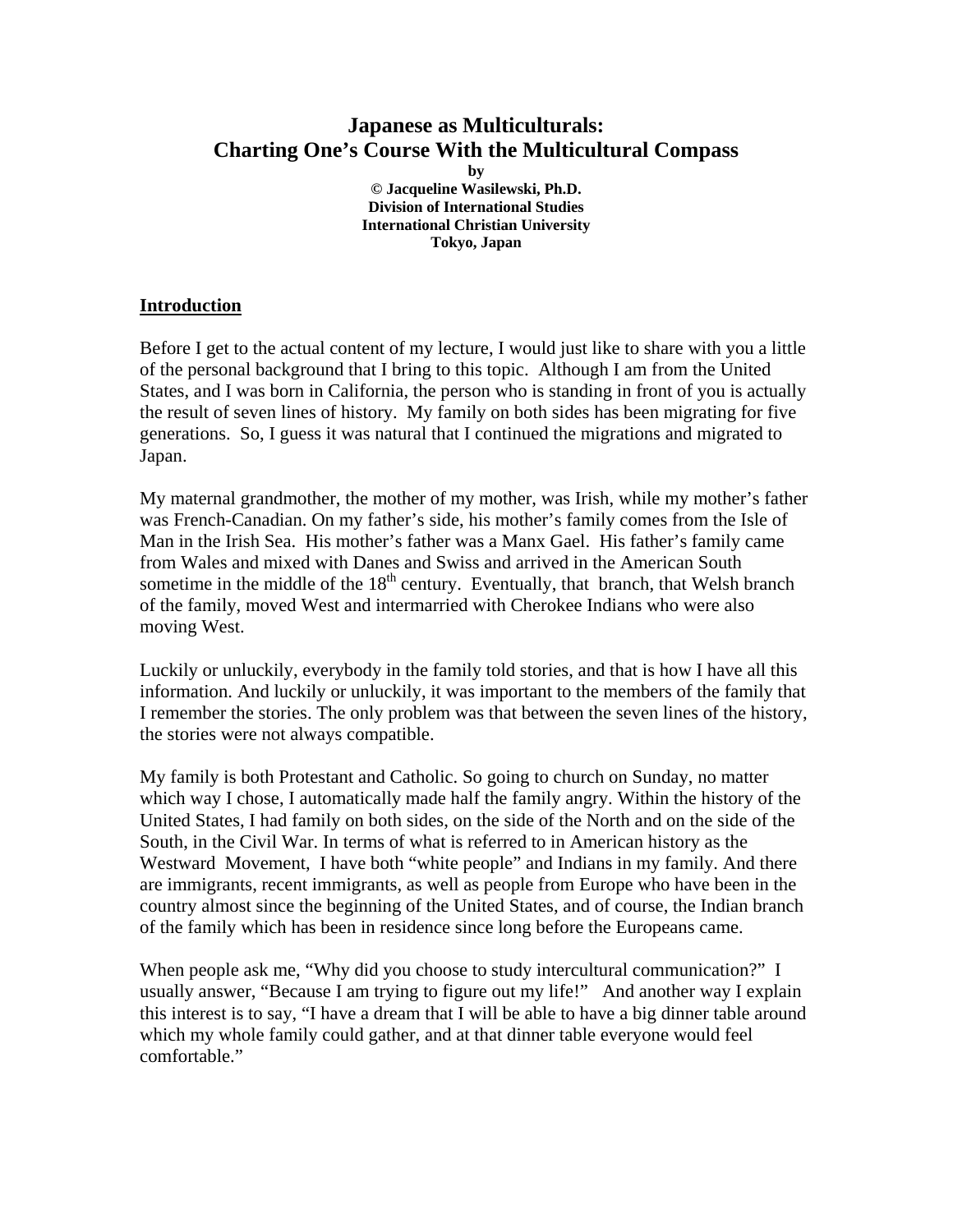Some of the ideas I am going to share with you today, I developed in association with my co-author, H. Ned Seelye. We share one line of history in common. His great grandfather came to work in the coal mines of Pennsylvania from Wales, from the same region one of my ancestors came from. But Ned was a very rebellious teenager and did not like small town Pennsylvania very much. He wanted to have adventures in the world. At the age of fifteen he quit high school and hitchhiked to Mexico. He spent the next twenty years of his life mostly in Latin America. Eventually, he graduated from the University of the Americas in Mexico.

### **Ideas & Social Contexts**

The reason why I am telling you these details is because I think it is important to understand ideas in relation to the social contexts in which they emerge. It is just as Professor Kume said a few minutes ago at the beginning of this meeting. The foundation of the intercultural field basically grew out of the post World War II world. It was particularly affected by certain issues that were current in US society at that time, the rights of African-Americans, the fact that the US had emerged from the War as a super power and had to understand other people better. In addition, the post-War management of the *Nichi-Bei* relationship has contributed a huge portion of the data base on which we base our conceptualization of intercultural relations.

Thus, this field itself grew out of a particular social context at a particular time in history. So, I would encourage you, as you listen to ideas today, that you listen critically. I never think that any idea is ever in its final form. Somehow ideas are always emerging. That is one reason I do not mind people recording my lectures, because ideas should be "out there" so that they can grow and develop.

One exciting opportunity here in East Asia at the beginning of the  $21<sup>st</sup>$  century is to finally take care of all the issues leftover over from the Second World War. In resolving these long standing issues we will learn a lot in the intercultural field. At the moment we know almost nothing about inter-Asian interactions in terms of studies of intercultural communication and relations.

The intercultural field is only about twenty-seven years old. Its official academic beginning was in 1975 with the birth of the Society for Intercultural Education, Training and Research (SIETAR). As academic fields go, it is an infant. It is my anticipation that as we carefully study intercultural interactions in Asia, around the Pacific Basin, in Latin American and between African communities, that our fundamental understanding of what is involved in this intercultural project will be transformed, not just one time, but time and time again. Up until now the descriptive data base upon which our conceptualizations are based is still really small and very US-centric.

### **Listening Critically**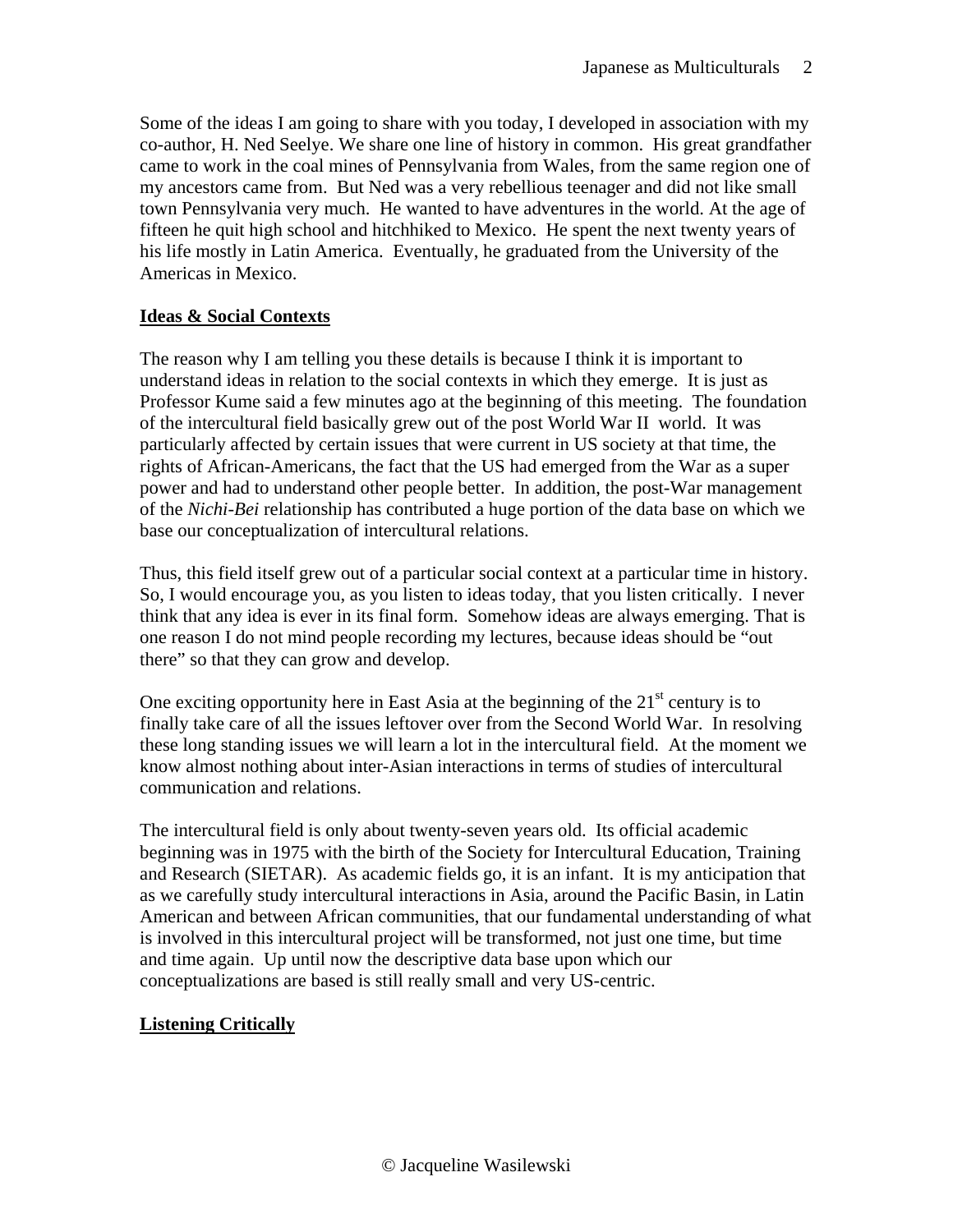Therefore, as you listen to ideas today, test them against your own experience. I imagine in this big audience that we have many different kinds of experiences. So as you listen, see what is helpful in terms of your own experience.

Do the ideas enable you to frame your own experience in such a way that you are able to understand something you did not understand clearly before? Or maybe some of the ideas just do not seem to be accurate. Well, that is interesting. It does not damage my authority whatsoever. What I share with you is simply what I understand at this point in time. But being only one human being, I can not possibly understand everything. Your experiences are just as valid as my experiences. Perhaps during the question and answer period after I finish talking, maybe some brand new idea, some alternative perception or something to pay attention to will arise out of your reflection on your experience or out of our mutual interaction. Maybe we will make a joint discovery.

#### **Being & Becoming Multicultural**

Now, to begin our discussion. How is it that people become multicultural? That is, why do they find themselves participating in more than one cultural system?

One way is by birth, which is the way that I became multi-cultural. One is born into a family where the mother and father of the family have different cultural backgrounds. People born into such families have never lived in a world that has only one cultural story going in it. Their world, like my world, was multiple from birth. So, one way to become multicultural is by birth.

Another way to become multicultural is by experience. You can move to a different region or country. Or culturally different others can move into your space.

In addition, even without population movements, our spaces are increasingly multicultural. The cultural "invasion" can occur virtually through the electronic flows of popular culture that circulate continuously around our networked world.

### **The Data Base for the Multicultural Compass: Literature Review & Personal Experience**

The research base for the ideas associated with this conceptual tool which we came to call the Multicultural Compass is basically a review of the research literature on  $20<sup>th</sup>$  century boundary crossers. Mr. Seelye and I reviewed the literature on travelers, on sojourners, and on sojourners of different kinds (students, business people, government officials, the lives of so called Third Culture Kids and Global Nomads, etc.), as well as the literature on immigrants and refugees.

We also reviewed research on co-culture members, that is, people who belong to different cultures, but who live in the same society. I use the word, " co-culture," instead of minority because when we use the word minority, it is not really very descriptive. For instance, in some multicultural societies the minority is actually the dominant group, as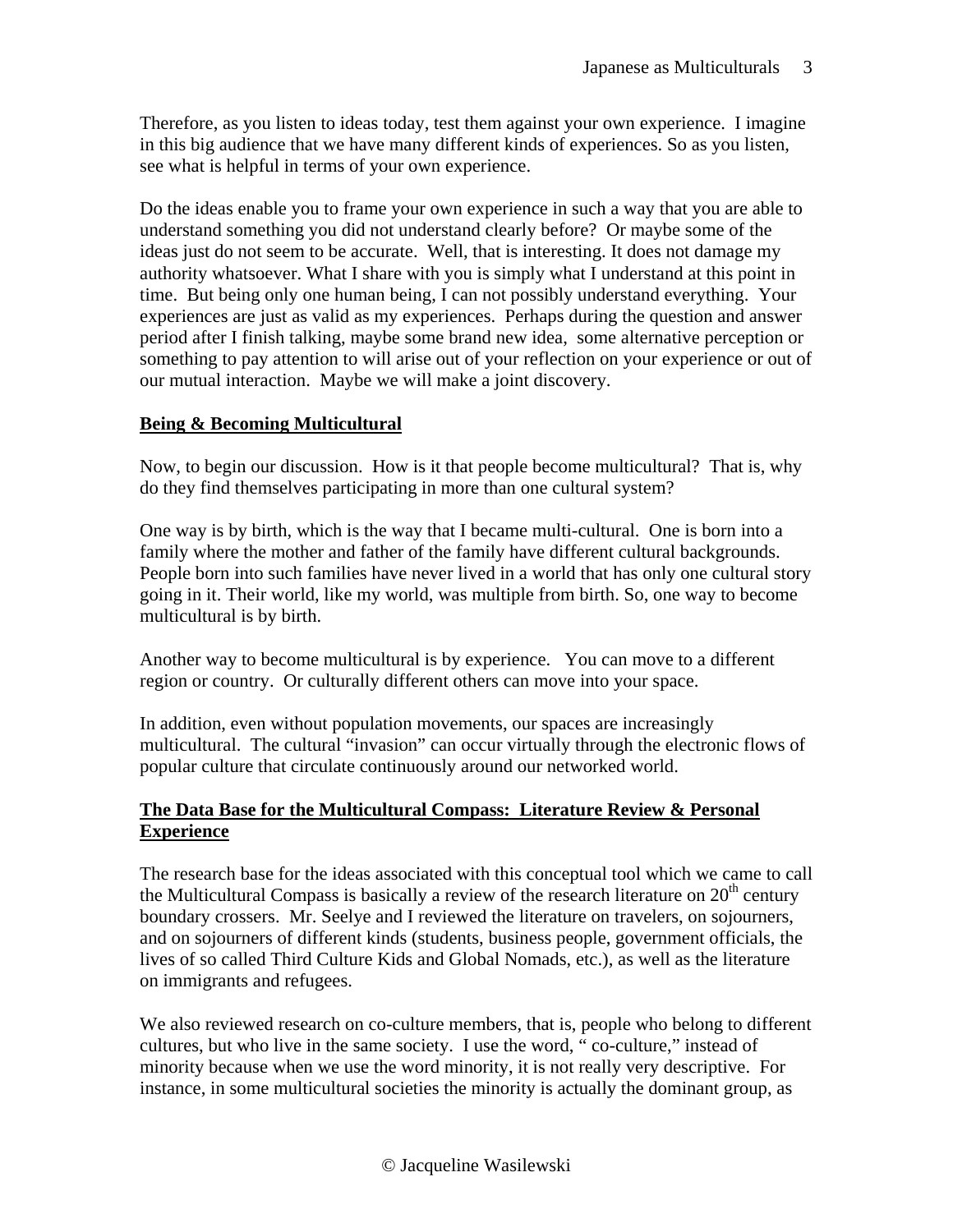was the case in South Africa under apartheid, or as was the case in the Southern part of my own country. Thus, I prefer to use the general term, "co-culture," rather than majority-minority discourse.

In addition to the literature review, the experiences Mr. Seelye and I had had in our own lives and the experiences of other people in our wider social networks also contributed to the data base. Mr. Seelye was the first Director of Bilingual Education for the State of Illinois. He was one of the pioneers who helped create bilingual programs in the United States. Those of you in Rikkyo University who are engaged in the creation of this new graduate school probably understand how difficult institutional change and development is, so you can appreciate what Mr. Seelye accomplished. Starting from a budget of zero in 1970, by 1976 he was running a 17 million dollar bilingual program that delivered education in 32 different languages.

### **Practical Theory: The Multicultural Compass**

Mr. Seelye and I always had a kind of dual focus. We liked investigating things that were theoretically interesting but which also had substantial practical applications. The practical focus for this particular research was the creation of a conceptual tool for children and young people who have to navigate complex multicultural space. This conceptual tool that we are presently calling the Multicultural Compass is a decision making tool for deciding how to behave when you have to choose between culturally marked behaviors.

What do I mean by a culturally marked behavior? The behavior can be something relatively trivial like whether you eat your dinner with *ohashi*, with a knife and fork or with your hands. Or the behavior can connote not so trivial issues. The behavior can have to do with fundamental values. For instance, in my family, one culturally marked behavior was whether I went to a Protestant or to a Catholic church on Sunday.

Just to make things even a little bit more complicated, sometimes our expression of fundamental values is carried out in rather trivial behaviors. For instance, right now, with the global Islamic fundamentalist crises going on, there is a big problem for Arab-American women in the United States. Should they go out with their hair covered like their tradition dictates, or should they leave their head scarves at home so they cannot be identified as Moslem out on the street? Should they express their tradition publicly? Or should they take "the easy way out" and blend with their current environment so as not to be discriminated against in public space? But by so doing, by going out in public without their head scarves, according to their own tradition it is the functional equivalent of going out in public nude.

This adaptation or coping process usually has to do with balancing two things. One, how much do I maintain my identity, my existing identity? And two, how much do I interact with others? This has to do with how much I assert myself and require others to accommodate me and with how much I am willing to accommodate to others. If I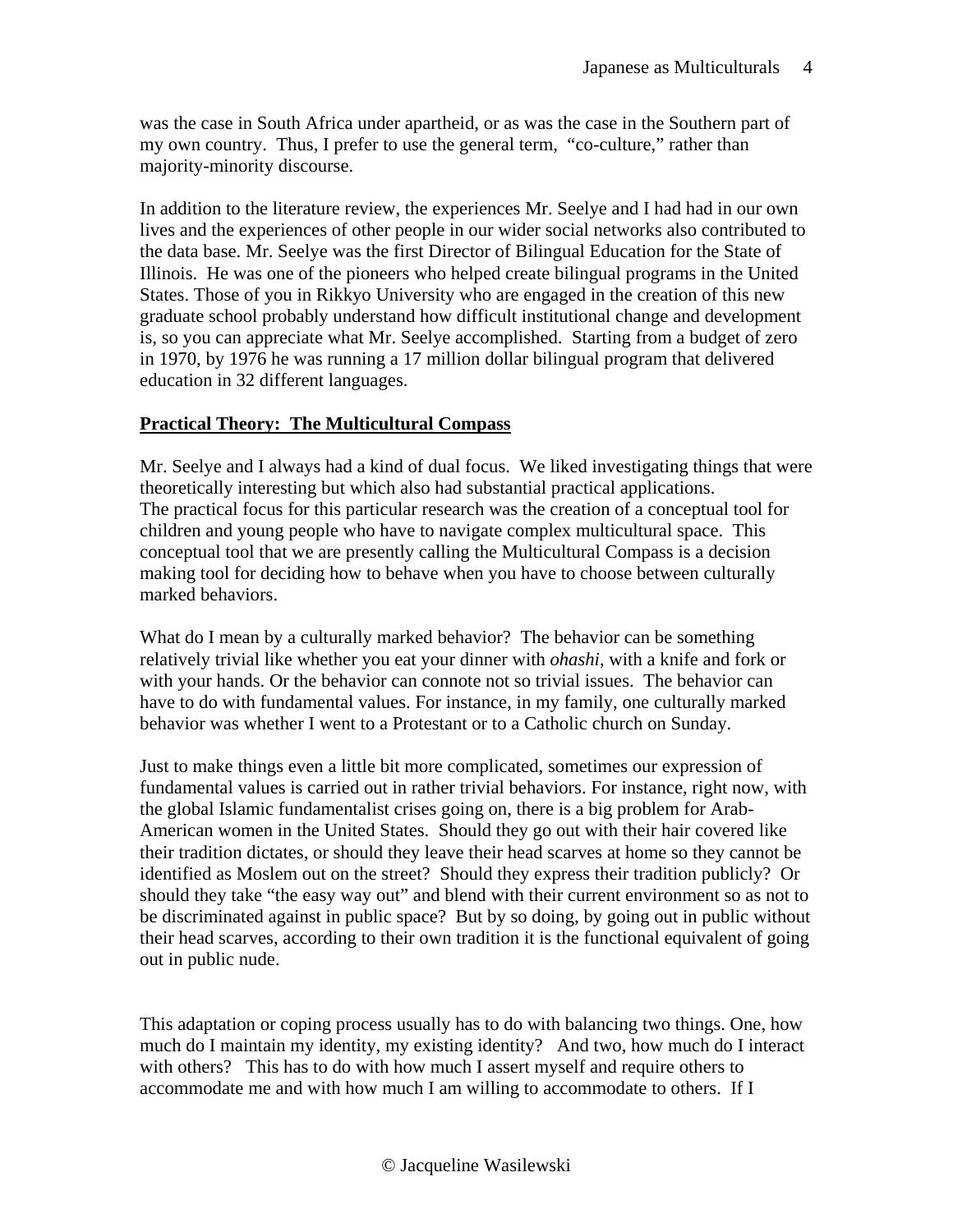accommodate to others in all dimensions of my life, then eventually I will have assimilated completely to the other side. Culturally, in any case, I will no longer be who I was. I will have converted.

So there are actually three choices. Do I adapt to others? Do they adapt to me? Or do we mutually construct some other kind of social space that is mutually agreeable to both or all of us?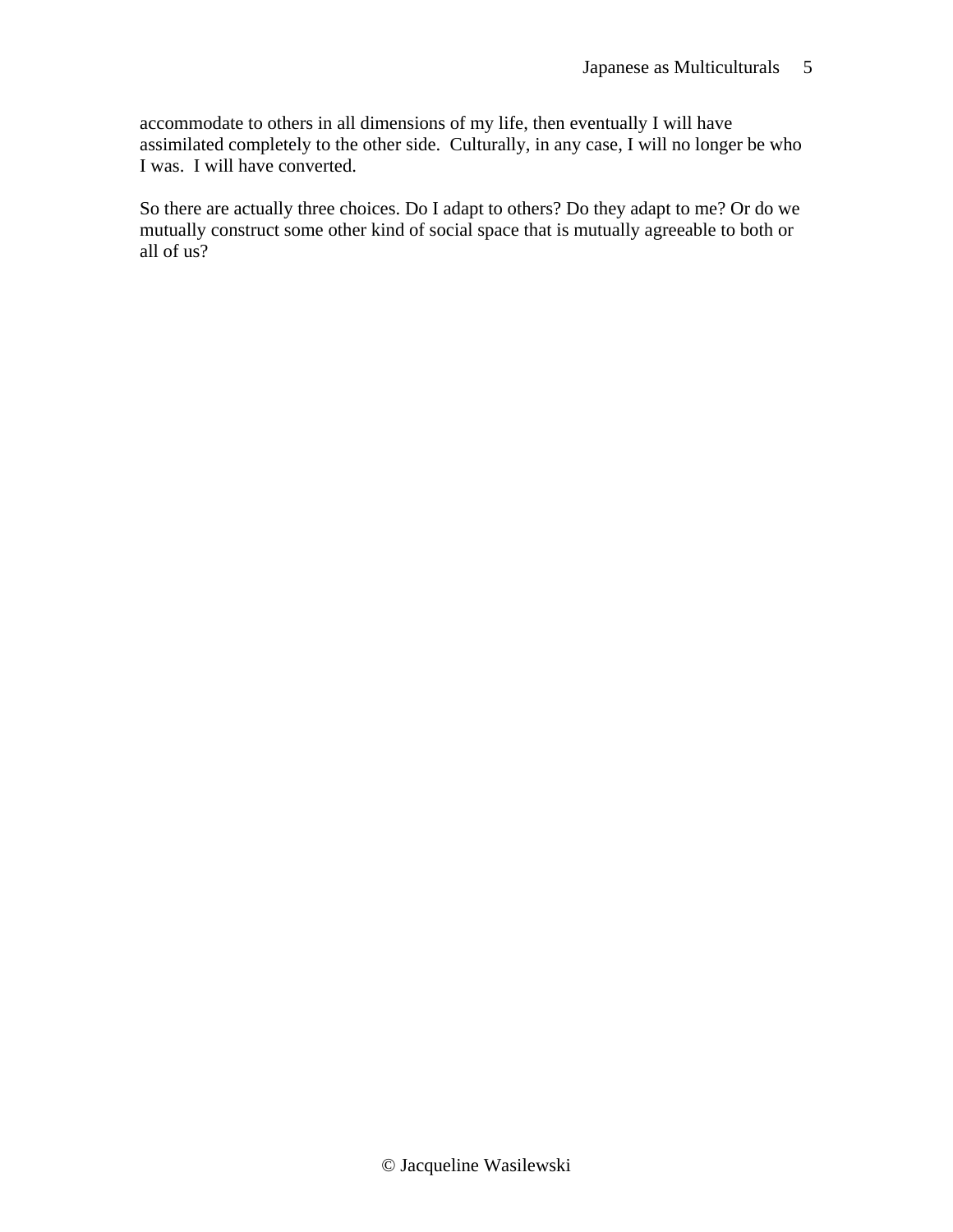### **The Fundamental Elements of the Multicultural Compass**

### **[Figure 1: The Multicultural Compass]**

This Multicultural Compass, this conceptual decision making tool, has four main elements.

#### **The "I":**

The first element in the system is the "I," the self, the ego, the one-of-a-human-kind which is in the center of the system.

You have to remember my focus is always this person. Think of a little kid in a classroom of students in Los Angeles, my home town. Sometimes in a single school, there will be children from a hundred different language backgrounds. So how do you teach those children? How do you create an educational space where those children will feel comfortable enough to learn? So I am always thinking of this very small, vulnerable little "I" there in the middle having to navigate/negotiate this immensely complex social space. This "I," however, has certain capacities, certain abilities, and certain talents. Certain things are easy for it, and certain other things are more difficult or more challenging for it to do.

#### **The Directions:**

When this "I," when this self, when this person has to choose between culturally marked behaviors, basically the self is surrounded by six options or Directions in which it can proceed. Once again, these options were identified from the extensive review of the twentieth century research literature on boundary crossers and out of Mr. Seelye's and my own experiences and field work. What we were looking for as we read and reflected on our own experience and that of others was what kind of decision the person was making at that moment. Six is not the total number of decisions you can make. Six is the number of types, classes or categories of decisions you can make when faced with having to choose between culturally marked behaviors. You, thus, have six choices. You have to choose between six options, each of which takes you in a different Direction.

### **The Social Context:**

In addition, this "I," who is making these choices, is doing so in some kind of bigger Social Context. That Context has its own possibilities and constraints. So, the Context, as well as the person making the decision, both have their own possibilities and constraints. These may be simply different, complementary or contradictory.

### **Your Goals & Meanings:**

Finally, it is very difficult to use this conceptual tool properly unless you know what your Goals and Meanings are. What are the goals of your life? What makes your life meaningful?

In essence, this system has four parts, **three "C's" & a "G**." It has the **capacities** of the "I," **choices** of Direction, social **contexts** and life **goals.**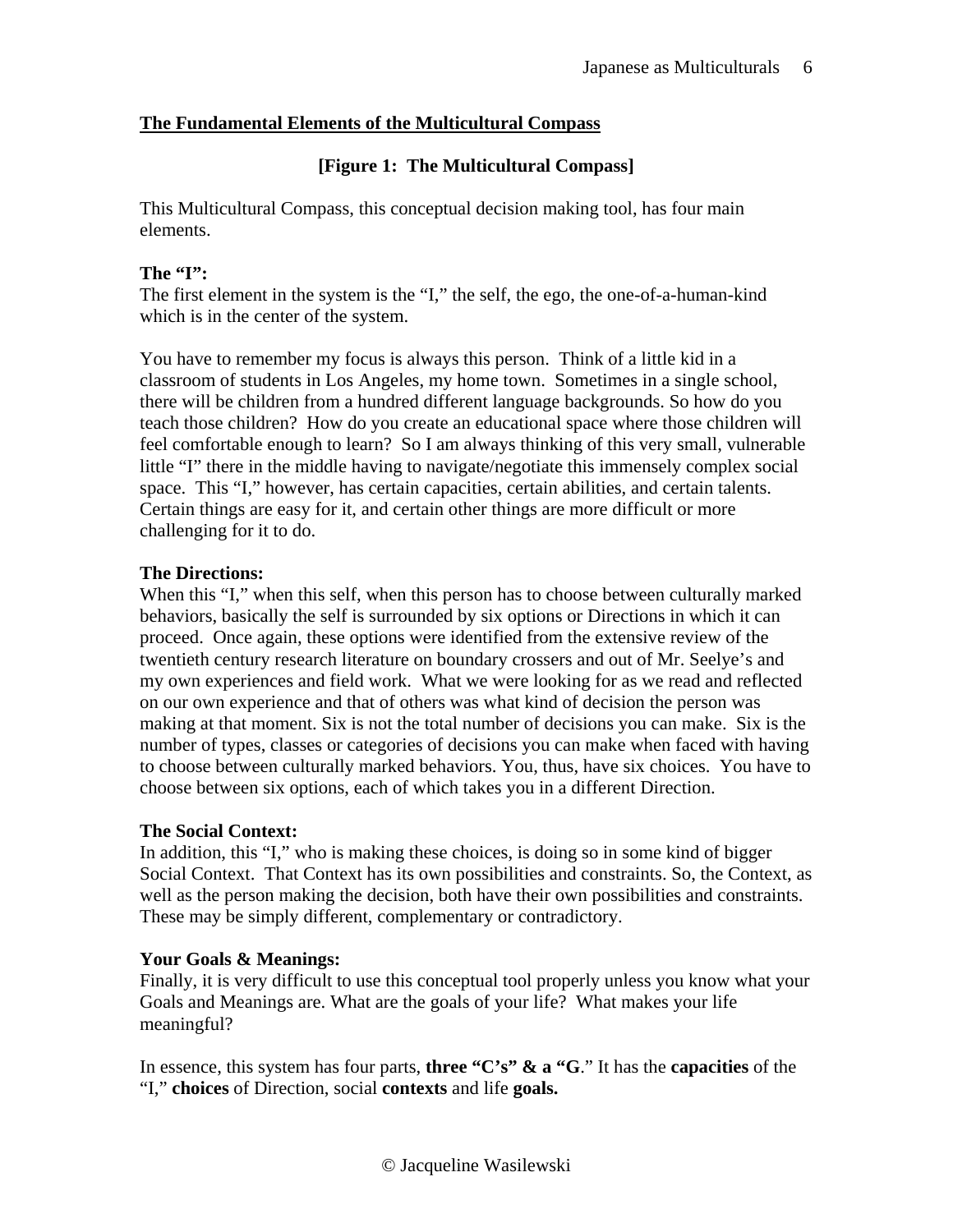### **The Six Directions**

Now we will discuss what those six decision types are. The first choice, the first Direction you might take, is **Sticking with the Familiar.** This simply means adhering to your first culture's behavior or behaviors.

The second Direction is **Converting**. This means substituting another culture's behavior for your first culture's behavior. Substituting means giving up your first culture's behavior and exchanging a second or other culture's behavior for that first way of behaving.

The third possibility is **Adding Cultural Baggage**. The reason I use the word, "baggage," is because you can think of yourself as a moving through life with a "bag" of behaviors on your back. In the Sticking with the Familiar option, you do not add any behaviors to your metaphorical bag of behaviors. In the Converting option, you throw out your behaviors that you already had in your bag, and you replace them with new behaviors. In the Adding Baggage option, you do not throw anything away, you just keep adding new behaviors and use them appropriately in various social contexts. Your bag simply gets bigger and bigger and heavier and heavier! This is usually the option of choice for multicultural/multilingual people.

Another Direction is **Losing Luggage**. When you use this option, you subtract behaviors. You throw them away, but when you throw them away, you replace them with nothing. This is different from taking the Converting Direction where, when you throw away behaviors, you replace them with new behaviors. The Losing Luggage, subtractive Direction is a very tough pathway to follow. Usually it is "chosen" only under conditions of oppression. People use this option in order to survive.

The most powerful example of Losing Luggage that I happen to know about comes from the experience of Native American children. At the beginning of the twentieth century, the United States federal government felt that it had "to civilize" the Indians. The government wanted Indians to convert totally to mainstream society. So one means of enforcing that option on Native American people was basically to kidnap their children when they were five years old. The children were taken to so-called Indian boarding schools. These boarding schools were run rather like the army. When the children arrived, their Indian clothes were thrown away, their hair was cut. And as if that were not bad enough, the children were forbidden to speak their tribal languages, even to each other in the dormitory, at meals, or when they were playing games. They were forbidden to use their languages at all. If they did, they were physically punished.

Can you imagine yourself as a five year old child suddenly being taken away from your family, with everybody screaming and yelling and crying and then finding yourself hundreds, sometimes thousands, of miles from home in this institution that was like being in a military training camp and being forbidden to speak your own language? In your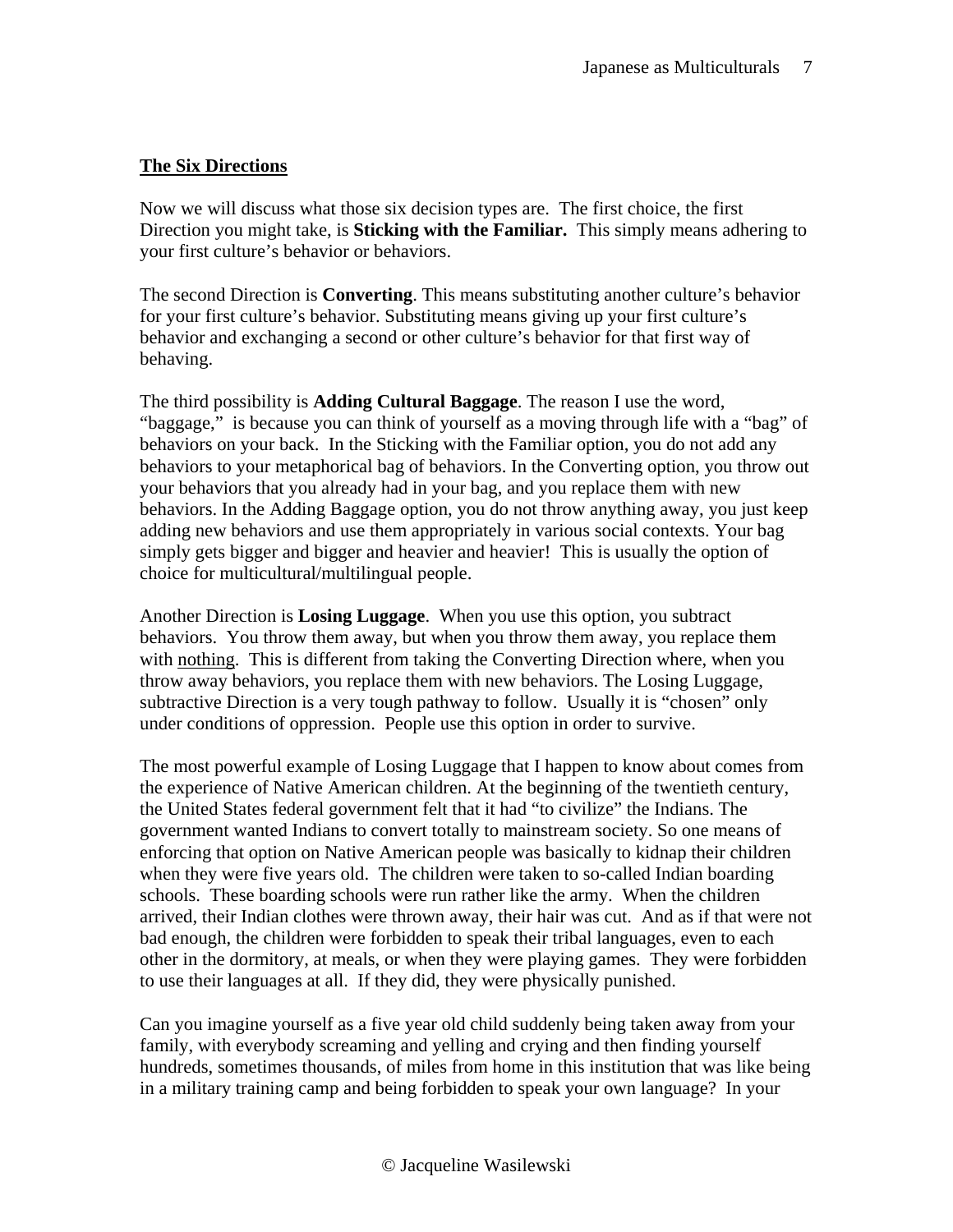imagination maybe you can begin to feel what it must have been like to be one of those children.

For those children, there was a period of time when they had no functional language that they could use. As we all know, it takes at least five years of very hard work to become a fluent speaker of another language. Also, there was no relationship between English and the tribal languages. We all know what trouble English speakers have learning Japanese and Japanese speakers have learning English simply because English and Japanese belong to two totally different linguistic families. Well, the same was true for tribal languages and English. Tribal languages have nothing to do with Indo-European languages. So, these children, totally against their wills, were forced to enter totally foreign linguistic territory. For about five or six years, these children were, psycholinguistically, without usable language. They had lost cultural/linguistic "luggage," and, for a time, had nothing to use in its place. This is a very tough option, a very tough Direction to be forced to take.

The next Direction is **Mixing This & That.** This is a much happier option. It is very frequently used, particularly in times of very rapid cultural change. Again, to use a linguistic example, every pidgin language in the world is the result of this kind of mixing. This mixing option is simply taking a piece of one culture's behavior and a piece of another culture's behavior and braiding them together in a new combination.

However, "mixing" is different from "adding." In adding, you acquire a new behavior and keep it separate. You keep it in its own compartment. You speak Japanese, and then you add English, Swahili and Chinese. However, in the "mixing" option, it is like speaking "Champon" or "Japlish."

Finally, the sixth Direction, **Flights of Fancy**, involves creating new behaviors. There are many philosophical discussions about creation and what is truly new. With between five and ten thousand existing cultures in the world (depending on what you consider a "culture" or a "subculture" to be), there are many varieties of ways of being human in the world. Thus, it is probably not very frequently that we human beings actually create new human behavior. However, it does happen. For instance, on a pan-human level, within the last five years, I would say that we have created whole realms of new behavior associated with the new IT technologies. Right now, you could do a whole intercultural study on behavior associated with *keitaidenwa*. What types of messages do we send via *keitai*? What color is the phone? What type? What are the semiotics of the little things hanging from everyone's phones? Is *keitai*-associated behavior the same in the United States, in France and in Japan? This is a whole new area of cultural production.

Thus, when a person is faced with choosing between culturally marked behaviors, or at least feeling that they have to manage this choice in some way, there are basically six options or Directions that one might take. Many people, when I present this fact, they say, "Well, that's pretty easy!" But I can guarantee you, having once been a seven year old in the middle of having to make these choices myself, that it is not easy at all. At the moment I was making these choices, trying to decide which Direction to take, nobody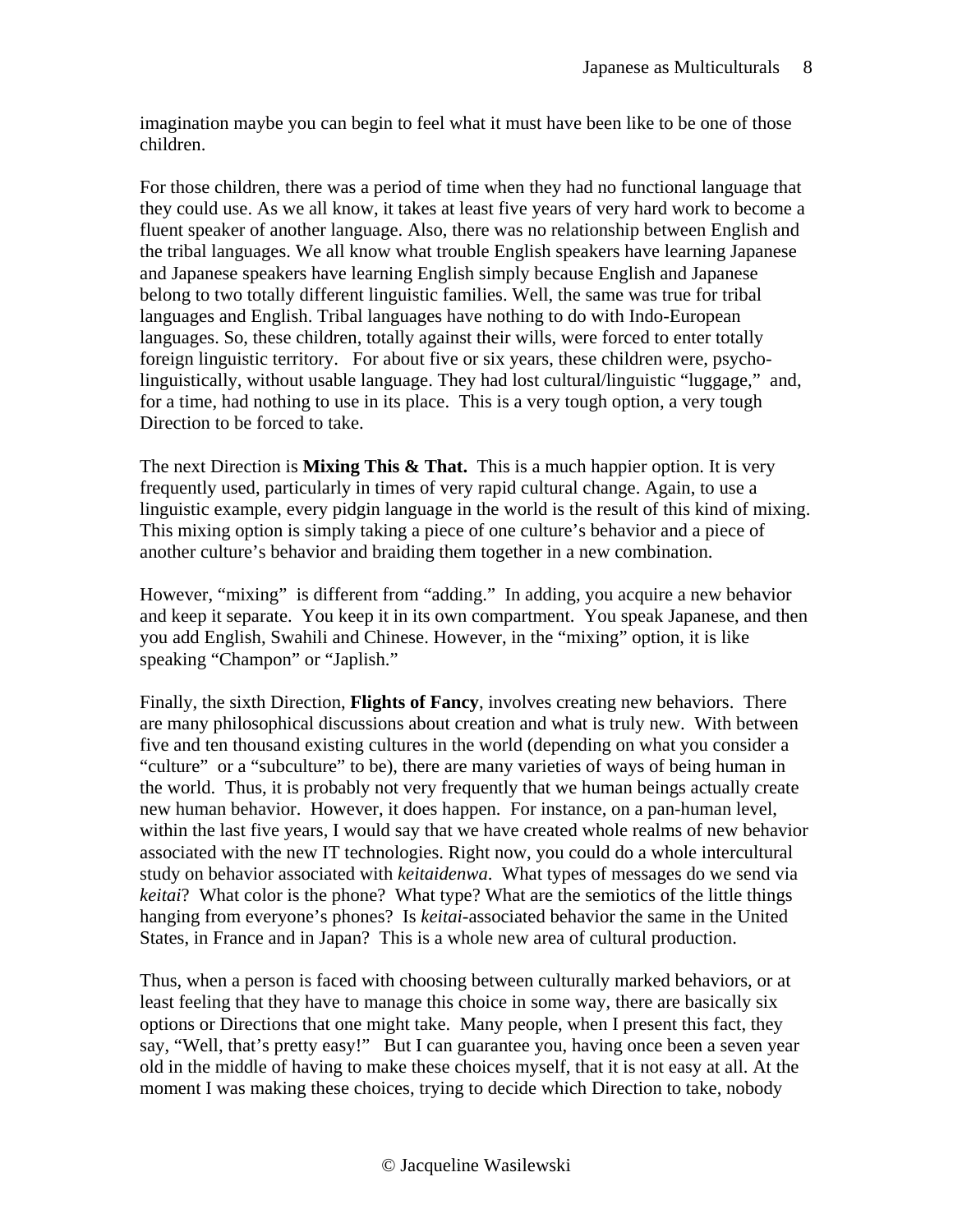ever told me that there were just six choices. So, my hope is that the knowledge that there are just these six options might be helpful to children (or anyone) in the future who is faced with navigating multicultural space.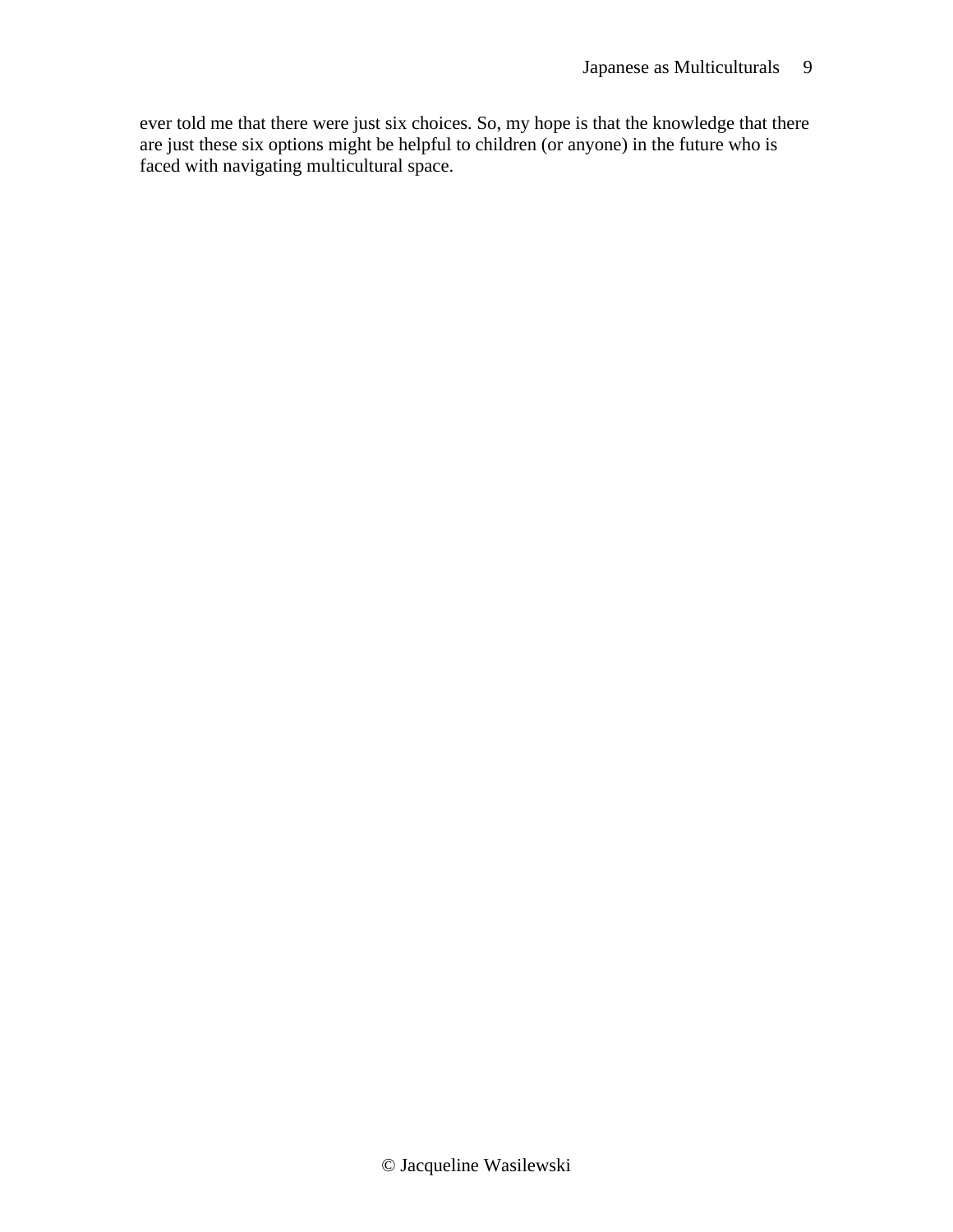### **Examples**

### *How Should I Dress?*

Now I would like to make the choices a little bit more vivid. Imagine a woman from India. This progression of examples is somewhat based on a friend of mine whom I met when I was a student in Vienna. My friend was from Southern India, from Madras. I do not know how many of you are familiar with Indian women's clothing from that region. The blouse that is worn under the *sari* only comes to just below the bust. The area below the bust and above the waist is bare. The *sari* is then wrapped around the rest of the body.

If my friend decided to wear her *sari* all the time, when she was in India and when she was in Europe, when she was with her parents at home and when she was horseback riding, she would be **Sticking With The Familiar**.

If my friend decided to **Convert** and wear European style dress all the time, in Europe, in India, even when she was back home in her village, sitting in her grandmother's kitchen, then she would be using the conversion option in matters of dress.

If she decided to wear her *sari* sometimes and European dress other times, depending on the weather, depending on her mood, depending on the occasion, depending on what was comfortable, then she would be using the **Adding Baggage** option.

If, however, she gave up wearing her *sari* and did not replace it with any other kind of dress, if she, literally, went around naked, then she would be employing the **Losing Luggage** option as far as dress is concerned. This kind of trivial example demonstrates the toughness of this option.

Now, the next Direction, **Mixing This & That,** is the synthetic option. Vienna is much colder than Madras. The short blouse that is part of the Madras woman's clothing is not very practical when it is about 20 degrees below 0, and there is a lot of snow on the ground. So what my friend did was to combine a turtle neck sweater and then wrapped the *sari* around her body as usual. This is a **Mixing This & That** option. It is often used to meet the demands of new circumstances.

Finally, the **Flights of Fancy** option involves creating new behaviors. In this case, one would create a new concept for clothing the human body. Maybe out of my friend's traditional dress and out of her experience with Northern European clothing, some new way of covering the human body might occur to her. This is what fashion designers are trying to do all the time.

### *Directions Taken in Japan*

Now I would like to give a few examples of the different Directions that come out of the Japanese experience. These experiences are a little more complicated than the example involving clothing that I have just given.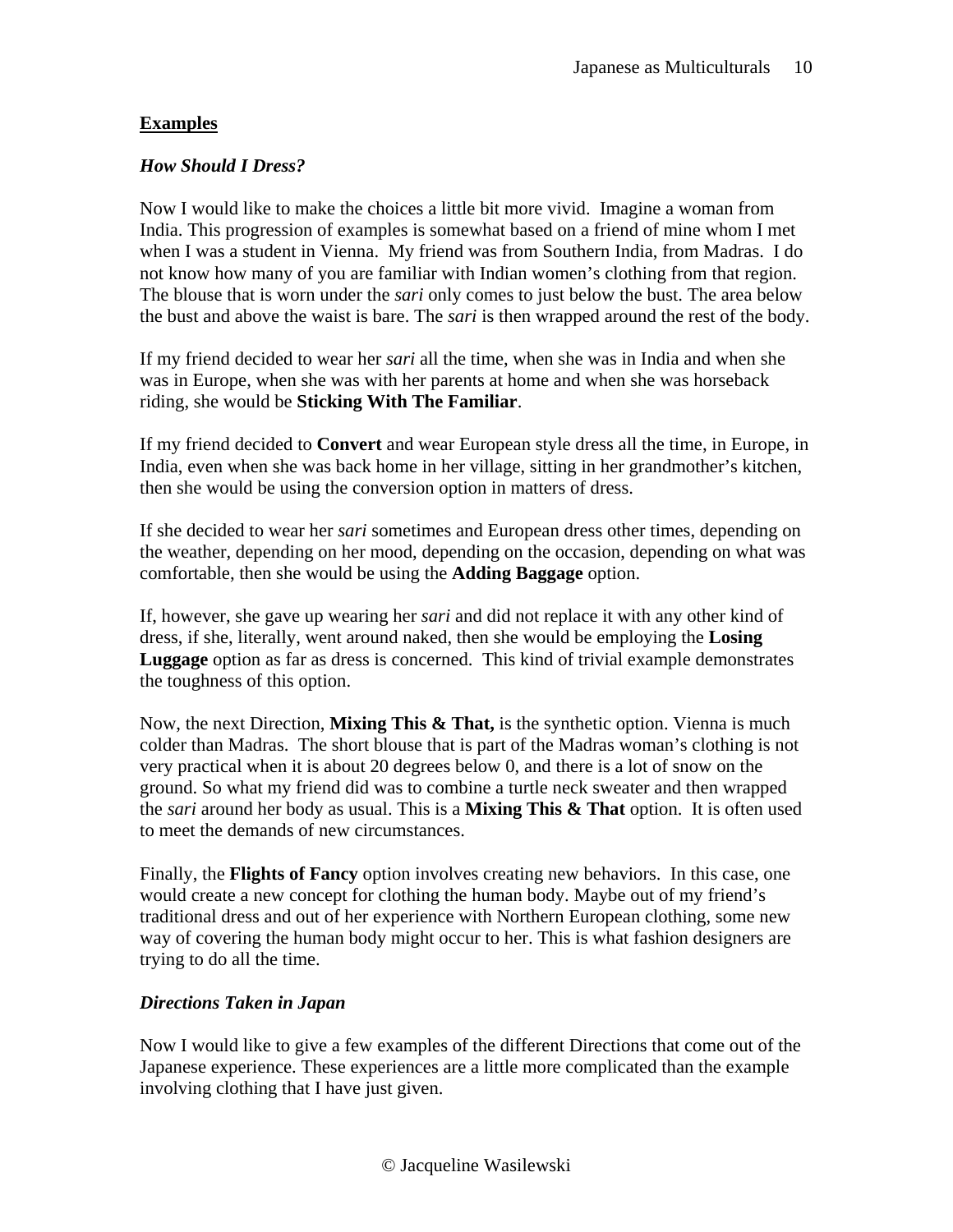I would say, after ten years of experience in Japan, that the system of human relationships in Japan has been remarkably durable for the last 500 years. Nakane Chie's famous analysis of Japan as a "vertical society" addresses one of the features of this system of human relationships. Everyday, in our dormitories at ICU *senpai-kohai* relationships play themselves out. Thus, one might say that as far as the underlying logic of human beings relating to one other is concerned, Japanese have chosen to **Stick With the Familiar**.

Now on the other hand, the surface features of Japanese society no longer look particularly "Japanese," or even "Asian." One might say that the surface of the society has **Converted** to the West. And one of the remarkable things about Japanese society in these areas where conversion has been chosen is, once it happens, the lightning speed at which it happens. Haru Reischauer , the former U.S. Ambassador to Japan's wife, wrote a book about her two grandfathers, *Memories of Silk & Straw*. One of her grandfathers was a silk merchant who was away from Japan for about two years in the early Meiji. When he left Japan, everybody still looked "Japanese," like characters from an *Edo Jidai* drama. But when her grandfather returned after only two years, all the elite men in Japanese society seemed to have converted to Western hairstyles and dress. Gone were topknots and swords. Western style suits, hats and hairstyles (for males) were in.

The **Adding Baggage** option seems to be a great favorite in Japanese society both traditionally and right now. Traditionally, one of the remarkable areas in which Japanese have chosen to go in the Direction of **Adding Baggage** is in the area of religion. I personally think that this more tolerant idea toward the existence of different religions is a Direction that more of the world's societies sorely need to take at this moment in history. This is perhaps a strength of Japanese society that should be investigated very deeply so that it can be exported to the monotheistic part of the world. (This is a private editorial comment.) Based upon my comments in the introduction, it is probably not too difficult to figure out why I am interested in the use of the **Adding Baggage** option in the area of religion. My attraction to this idea is profoundly related to the fact that in the family I grew up in members of two different branches of Christianity, Catholic and Protestant, were fighting each other about who had *the Truth*.

As for the **Losing Luggage** option, probably because of the rapid changes that Japanese society has undergone in the last 150 years, I think that there is a spiritual dimension to society that has been lost. I think this is a kind of crisis that society is dealing with now. Many Japanese young people seem to be struggling with the whole issue of what it means to be Japanese in the world today. Instead of saying they have several religions for different purposes, they more often state that they have no religion, no sense of a spiritual base.

You see the **Mixing This & That** option everywhere. In houses you have both *tatami* and western style rooms. As for food, I just love the world of what before I came to Japan I called "doughnuts." In Vienna, Berlin or New York City, doughnuts usually have jelly or cream in them. But here there is bean paste, curry … even salad! Then there is music,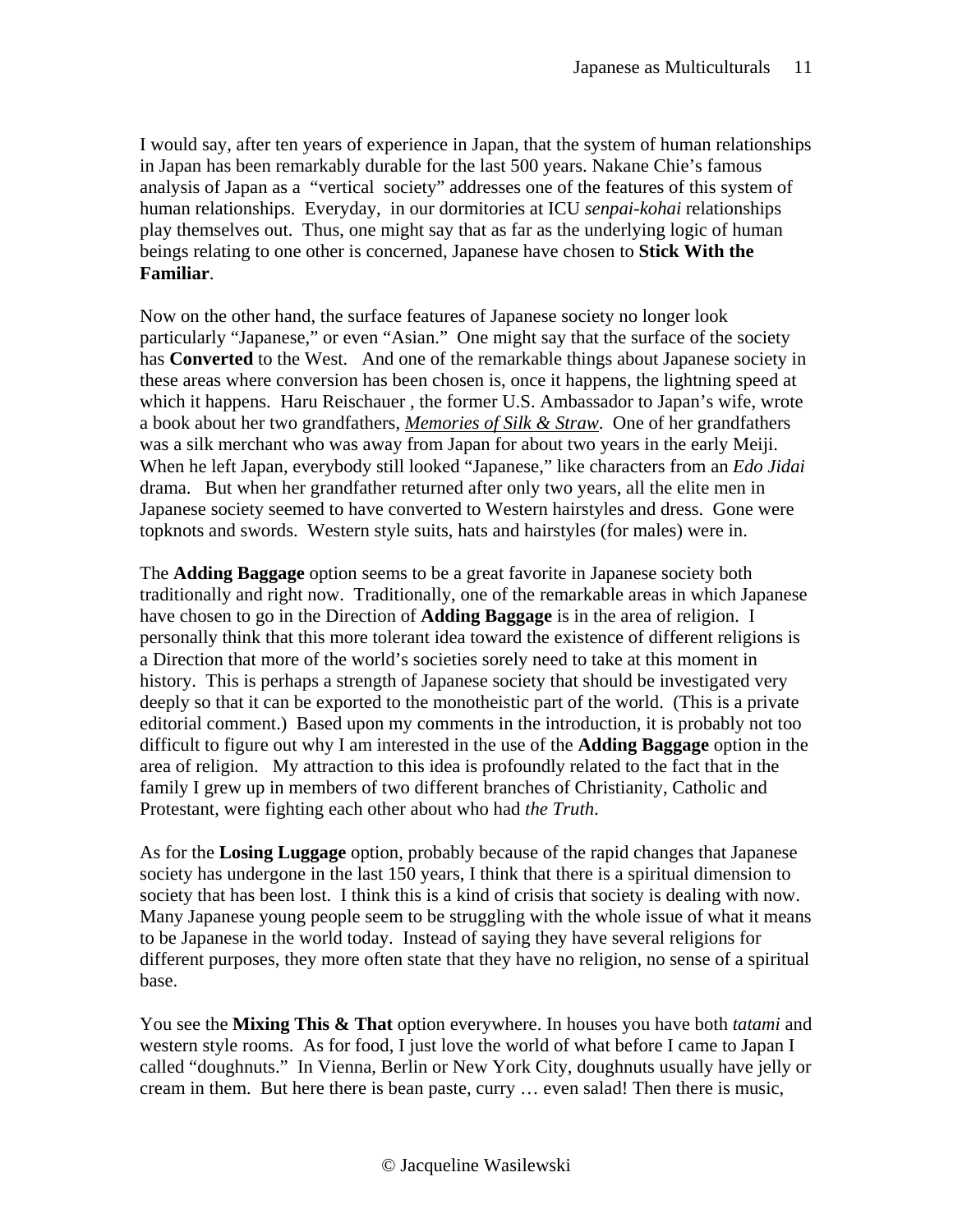especially so-called "world music." In fact, fashion, food and music are three areas of human behavior in which we find it very easy to mix culturally different elements together into totally new combinations that are very pleasing to us. If we could only transfer the ease with which we **Mix This & That** in fashion, food and music to other areas of our lives, maybe we would have richer multicultural lives that were also more fun!

For an example of **Flights of Fancy**, the creation Direction, think of fashion designer Issey Miyake and his famous Pleats collection of women's clothing.

### **The Eight Key Features of the Compass As A Decision-Making System**

The following eight items describe certain features of the **Multicultural Compass** and its six **Directions** as a decision-making system. The Directions

- 1) must be given **equal consideration**,
- 2) are **not evolutionary**,
- 3) are **of unequal complexity** and
- 4) are **neutral**.
- 5) **There is no need to be consistent**.
- 6) **Appropriateness is the measure of effectiveness**.
- 7) **Voluntary choice is better**.
- 8) **All adaptation is reciprocal**.

Remember that the point of view for this decision-making system is the individual in the middle of the circle of options. It is the person making the decision about which culturally marked behavior to use in a particular circumstance.

- **1. Equal consideration.** To use this decision-making system effectively, you should give each of the options equal consideration each time you make a decision. Even if you have chosen **Adding Baggage** one hundred times in the past, when you are at each new decision point, you should review the whole circle of options. You should look in each Direction, just to make sure that you are taking everything into consideration, that you are not choosing out of habit. You should be like a kind of *aikido* master, feeling yourself surrounded by the options, being simultaneously aware of them all, before deciding in which Direction to move.
- **2. Not evolutionary.** When I say that the Directions are not evolutionary, by that I mean that they are not developmental in the sense that **Sticking with the Familiar** is not the child-like option, and **Flights of Fancy**, creating something new, is not necessarily the really adult, sophisticated option. These Directions are simply different choices. That is one reason that I display them in a circle not in a linear format.
- **3. Of unequal complexity.** Implementing these options is, however, not of equal complexity. Some Directions are more complex to take than others. For instance, you may prefer one of the options to another. To use myself as an example, ten years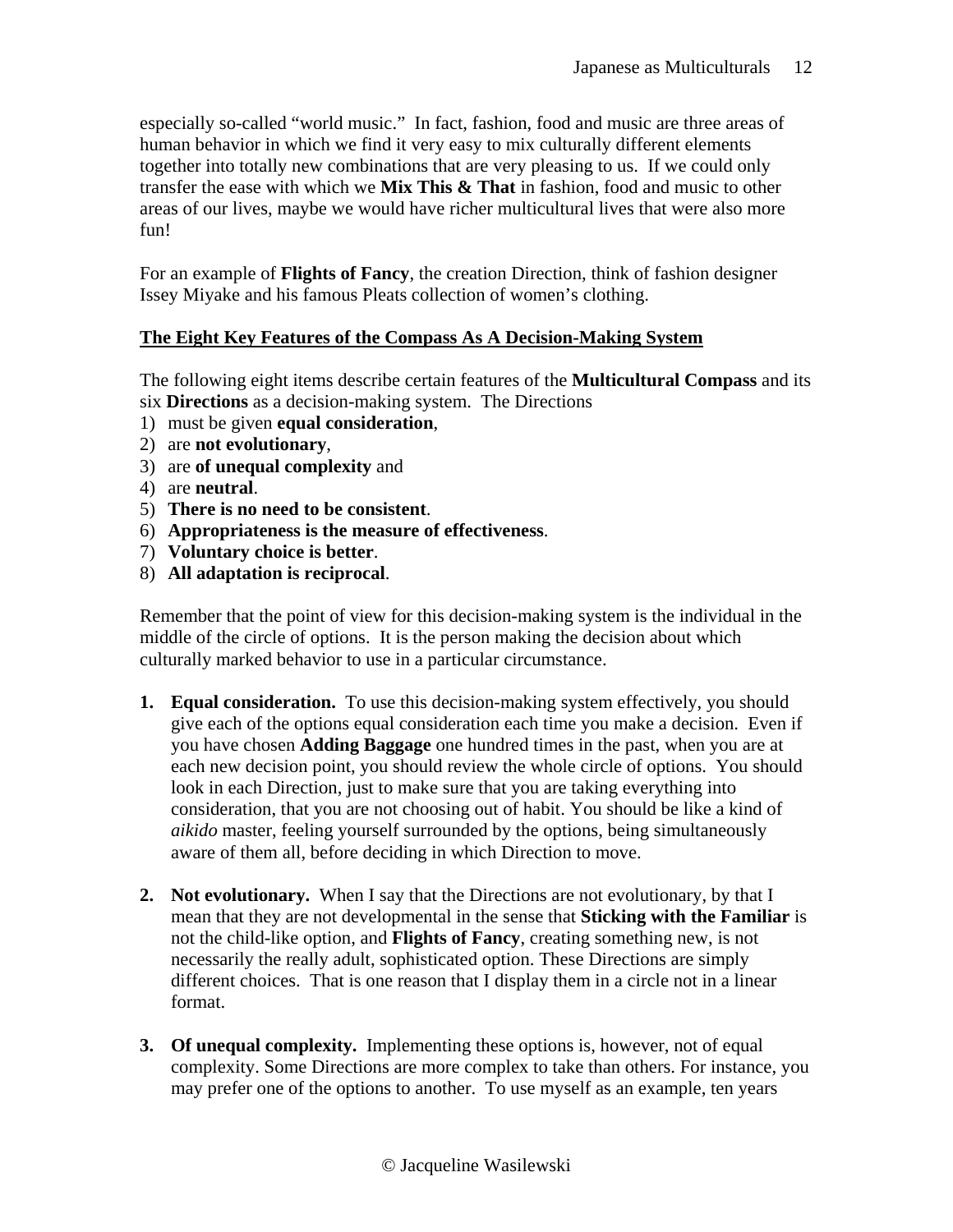ago, when I came to Japan, I had hoped that after a dozen years in this country I would be delivering this lecture in Japanese. However, trying to learn Japanese with a full time, academic job, including ten to twenty senior thesis students every year, being president of an international association, dealing with the fact that I was in that stage of my life where I had responsibility for the care of my father, all of these factors has prevented me from becoming very fluent. If I had given up sleeping entirely, maybe I could have achieved this goal, but instead, although my preference was **addition, Adding Baggage**, the Direction I ended up taking was the **Mixing**  This & That Direction, so now I speak "Japlish," but at least it communicates.

- **4. Neutral.** Another important point about these options is that they are neutral. There are neither good options nor bad options. The results of choosing different Directions may be good or bad, but a particular option category itself is totally value neutral.
- **5. No need to be consistent.** A fifth important fact about these options is that there is no need to be consistent in your choices across all areas of your life or over time. This means, for instance, that you may choose to **Stick With The Familiar** in order to maintain your religion. You may choose to **Convert**, to substitute one way of dressing for another. In language, you may choose to go in the **Adding Baggage**  Direction, to just keep on acquiring new languages to speak without giving up speaking any of the previous ones. For instance, I speak English, French and German, some Spanish and New Guinea Tok Pisin and now some Japanese. So, you can choose different Directions in different areas of your life, and you can change your choice of Direction over time.
- **6. Appropriateness is the measure of effectiveness.** To know whether or not you have taken the right Direction requires that you understand what some of your goals are, what meaning you are trying to construct in your life (this is the topic of an entire presentation in itself). An effective choice will be one that moves you, at least somewhat, in the Direction of your goals. It is an appropriate choice, if it can move you in the direction of your goals in the social context in which you have to do your choosing. The appropriateness of your choice of Direction and, therefore, its effectiveness, is a four way balance between the **three "C's" and the "G":** a) your **capacities** as an individual, b) the **choices** of Direction you have to choose from, c) the degree to which the social **context** you are in at the moment supports or works against you in your choice of Direction and d) your **goals**.
- **7. Voluntary is better.** This seventh feature is very self-explanatory. You usually have more energy to implement what you chose to do from your own free will than if a choice is being forced on you or if you are being coerced to make a certain choice.
- **8. All adaptation is reciprocal.** This simply means that to some degree as we adapt to others, others are having to adapt to us. Even when one country conquers another, there is example after example in history of the conquerors taking on many of the characteristics of the conquered. Eventually, some kind of cooperation has to be established. People cannot remain in a state of coercion all the time.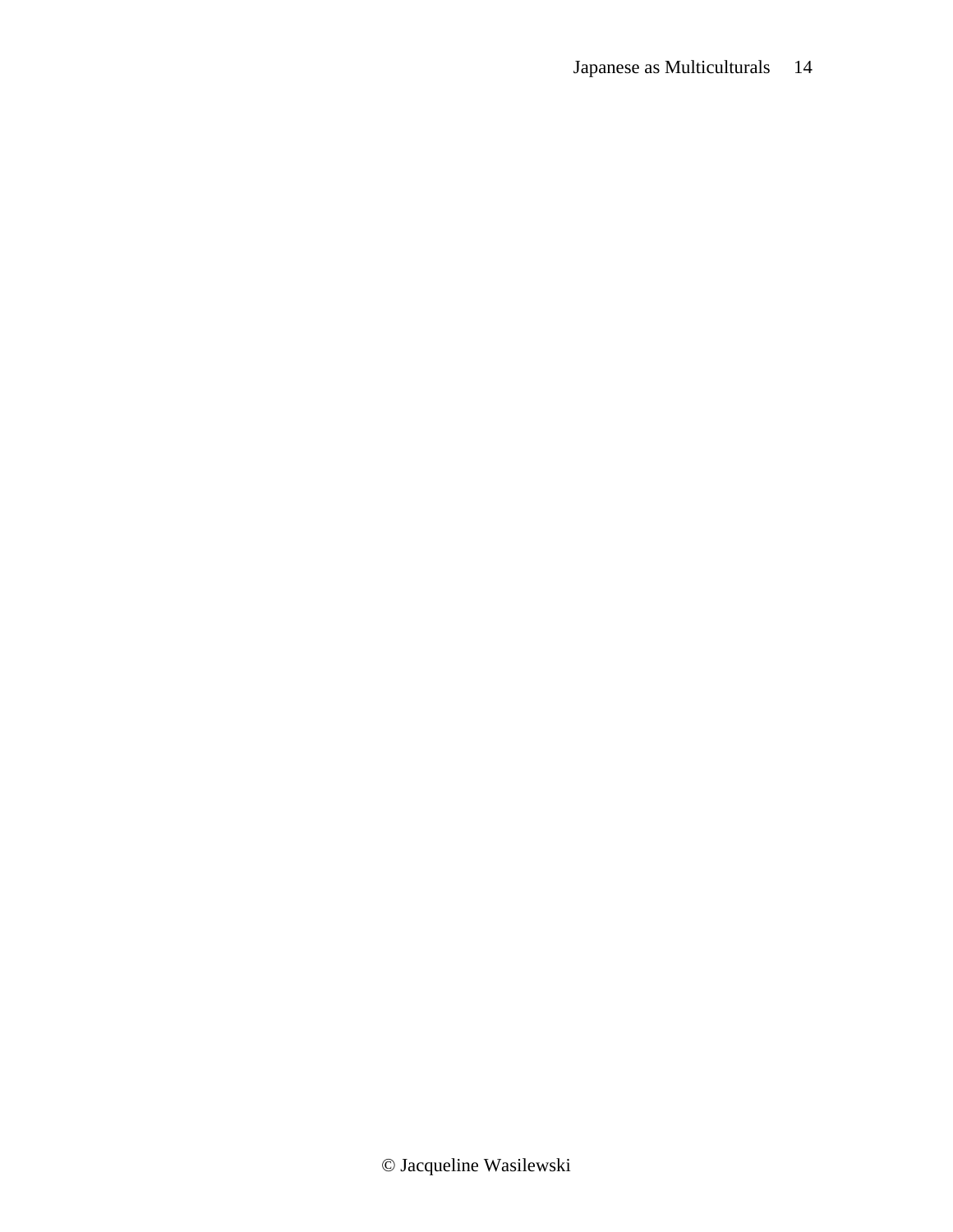#### **Cost-Benefit Analysis: The Pros & Cons of Taking Each Direction**

Each of the Directions has merits and demerits. Briefly, they are as follows.

The **merits** of **Sticking With the Familiar** are just that, it is **familiar**, and it **maintains our own culture**. However, only Sticking With the Familiar, only adhering to our own culture, can lead to the **demerits** of **rigidity** and **isolation** because we refuse to adapt to others and to changing circumstances.

The **merits** of **Converting**, of substituting another culture's behavior for our own behavior, of possibly assimilating completely to the other culture, are that we **can blend in with the mainstream** and by so doing **access mainstream resources**. The **demerits** are that then we **have no uniqueness to offer society**, there is a **loss of overall diversity** and, thus, **fewer sources of innovation**. Conversion is also **often the result of oppression**.

As for the **Adding Cultural Baggage** Direction, the addition option, its **merits** are that it increases your **flexibility**, and you end up **feeling at home in many places**. **Demerits** include the fact that adding behaviors to your repertoire means **having to learn many new skills**, not the least of which is language. While learning, you may **appear foolish**. Conversely, because you have so many skills, others may regard you as constantly **"showing off"** and as more than a little **arrogant.** Your very flexibility may also make mono-cultural others think of you as **untrustworthy** because you change your behavior as you interact with people from various ethno-linguistic backgrounds and as you move from one socio-cultural context to another.

Even the subtraction option, **Losing Cultural Luggage**, has **merits**. It can enable one **to survive** physically. And, paradoxically, it can be a precursor for **creating new social space**. If you look at the influence of African American popular culture, not only in the United States, but all over the world, this is the result of a group of people being reduced almost to nothing, but out of that near nothingness came extraordinary creativity. So, there is some sort of dynamic relationship that we are still exploring between these two kinds of extremes. As I pointed out earlier, however, Losing Luggage is a tough Direction to have to take, and its **demerits** are **self-alienation**, **marginalization**, **shame**, **low self-esteem** and, sometimes, a kind of **psychological death.** 

The **merits** of **Mixing This & That**, of braiding together strands from different cultures in order to make new behaviors are that it is **convenient**. All you have to do is access existing behaviors and make new combinations. Thus, this Direction is a much taken Direction in times of rapid social change. The **demerits** of this synthetic Direction, however, are that sometimes the combinations are **"weird**.**"** They are often viewed as **"not pure"** or of **low status**.

**Flights of Fancy**, the creative Direction, has the great **merit** of **being able to meet the requirements of brand new circumstances**. Its **demerits** are that it is **risky** walking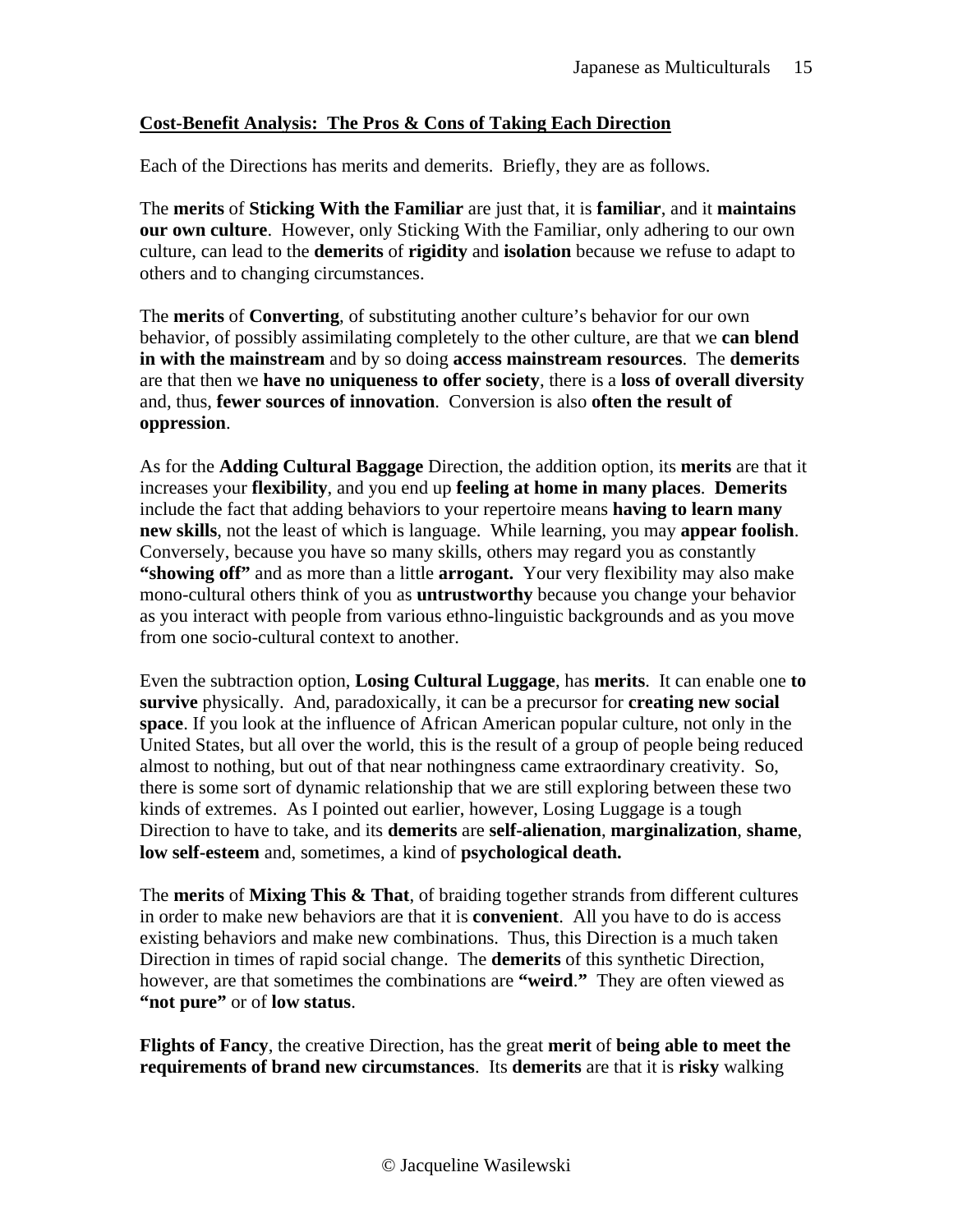where no one else has ever walked before. This Direction is **anxiety producing** because new things of any kind often cause **misunderstandings**.

Once again, considering the merits and demerits of setting off in each Direction of the Multicultural Compass, your choice should depend on the complex balance between the **three "C's" (capacities, choices, contexts) & the "G" (goals).** As you can see, one major **demerit** of the entire system is **decision-making fatigue.** This appears to be an occupational hazard of multicultural people as they decide which cultural "leg" to stand on at a particular moment.

### **The Power of Our Own Behavior**

In fact, there is always a balance to be negotiated between maintaining one's identity and preferred behaviors and adapting to others. Socialization is becoming so complex these days that often a multicultural person, a complex "I," standing in the center of the Compass, will choose a Direction which will enable him or her to maintain his or her complex identity rather than "edit" themselves to fit into existing socio-cultural spaces. This act of refusing to be "edited" is one beginning of new cultural space. However, when we can mutually adapt to each other, with true reciprocity being one of our goals, then that is really the beginning of the creation of a truly mutual new social space, a space where we can all be ourselves together.

## **The Rule of Six**

You now have the basics of the Multicultural Compass Decision-Making System for choosing between culturally marked behaviors. There is just one final comment. After we sorted all of this out and discovered that there were these six Directions or options, something from my Native American side emerged into consciousness. My colleague, Paula Underwood, of Oneida Indian background, once told me about something called the Rule of Six. According to this rule, if anything happens in the world and in order to keep your consciousness open to as yet unknown information, what you are supposed to do is to think up at least six different reasons for why it has happened.

In Native American tradition the number six is heavily associated with the directions associated with the Medicine Wheel, with north, south, east, west, up and down. And there is a seventh direction, the place where you are standing. Each direction signifies a different kind of energy. You can even think of each of the directions as honoring a certain kind of energy. The problem for us human beings is to keep all of this energy in proper balance.

## **References**

Seelye, H. Ned and Jacqueline Wasilewski. "Towards A Taxonomy of Coping Strategies Used in Multicultural Settings." Paper presented at the Fifth Annual Conference of the Society for Intercultural Education, Training and Research (SIETAR), Mexico City, Mexico, March 2-9, 1979.